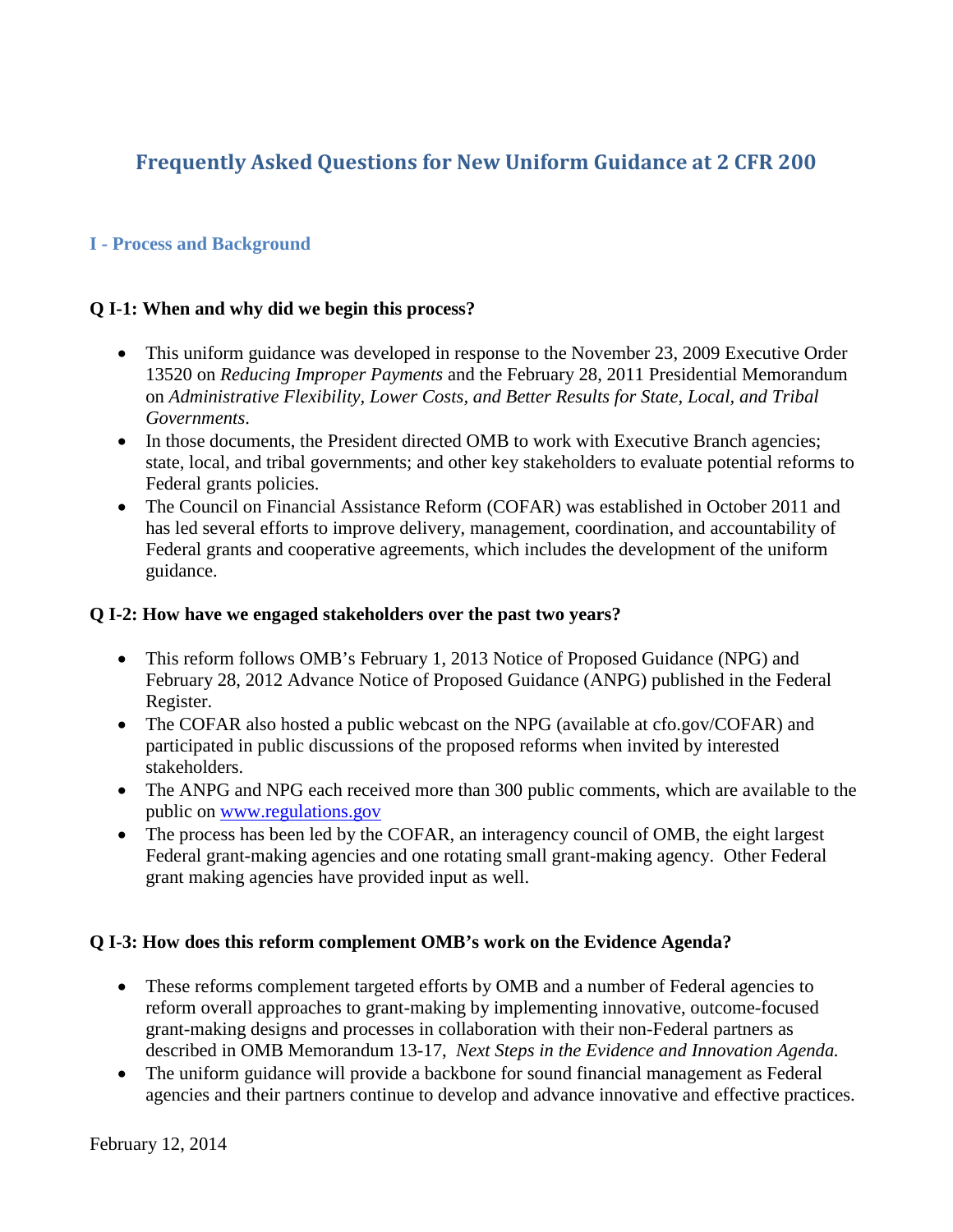- OMB plans to work with agencies to examine ways these new flexibilities can be used to support innovative, outcome-focused grants.
- Specifically this reform focuses on performance over compliance for accountability by; (see Q I-7 #2 under **What is the Impact of this reform?** below)

# **Q I-4: Did OMB hold formal consultations with Indian Tribes?**

• In addition to the two formal comment periods and public webcast on the reform, OMB held three conference calls with tribal leaders on February 10, 2012, March 15, 2012, and May 22, 2013.

# **Q I-5: Who will be impacted by this reform?**

• This reform will impact Federal agencies, non-Federal entities (states, local governments, Indian tribes, institutions of higher education (IHE), and nonprofit organizations) that receive Federal awards as a recipient or subrecipient, and their auditors. *(See expected impact below. Q I-7))*

# **Q I-6: Where can I get more information about the policies that are changed?**

- Please visit [www.cfo.gov/COFAR](http://www.cfo.gov/COFAR) for more information on the following resources:
	- $\circ$  A link to a recorded webcast that was broadcast on December 20<sup>th</sup>.
	- $\circ$  A link to a recorded training webcast that was broadcast on January 27<sup>th</sup>
	- o Crosswalks and side-by-sides that explain where to find revised sections of the old guidance in the uniform guidance and show the language from the old guidance next to the new language. These crosswalks and side-by-sides are available at [http://www.whitehouse.gov/omb/grants\\_docs](http://www.whitehouse.gov/omb/grants_docs)

### **Q I-7: What is the impact of this reform? How does this reform reduce administrative burden and risk of waste, fraud, and abuse?**

• Here is a list of ways that the uniform guidance reduces administrative burden and risk of waste fraud and abuse:

1. Eliminating duplicative and conflicting guidance:

- By combining eight previously separate sets of OMB guidance into one, OMB has eliminated about 80 pages (or about 25% of pages) of overlapping duplicative and conflicting provisions of guidance that were developed separately over many years.
- Beyond dealing with the administrative burden associated with understanding such guidance, non-Federal entities have faced risks of more restrictive oversight and audit findings that stem from inappropriate applications of the guidance caused by overlapping requirements.
- This completes a long-standing goal of co-locating all related OMB guidance into Title 2 of the Code of Federal Regulations.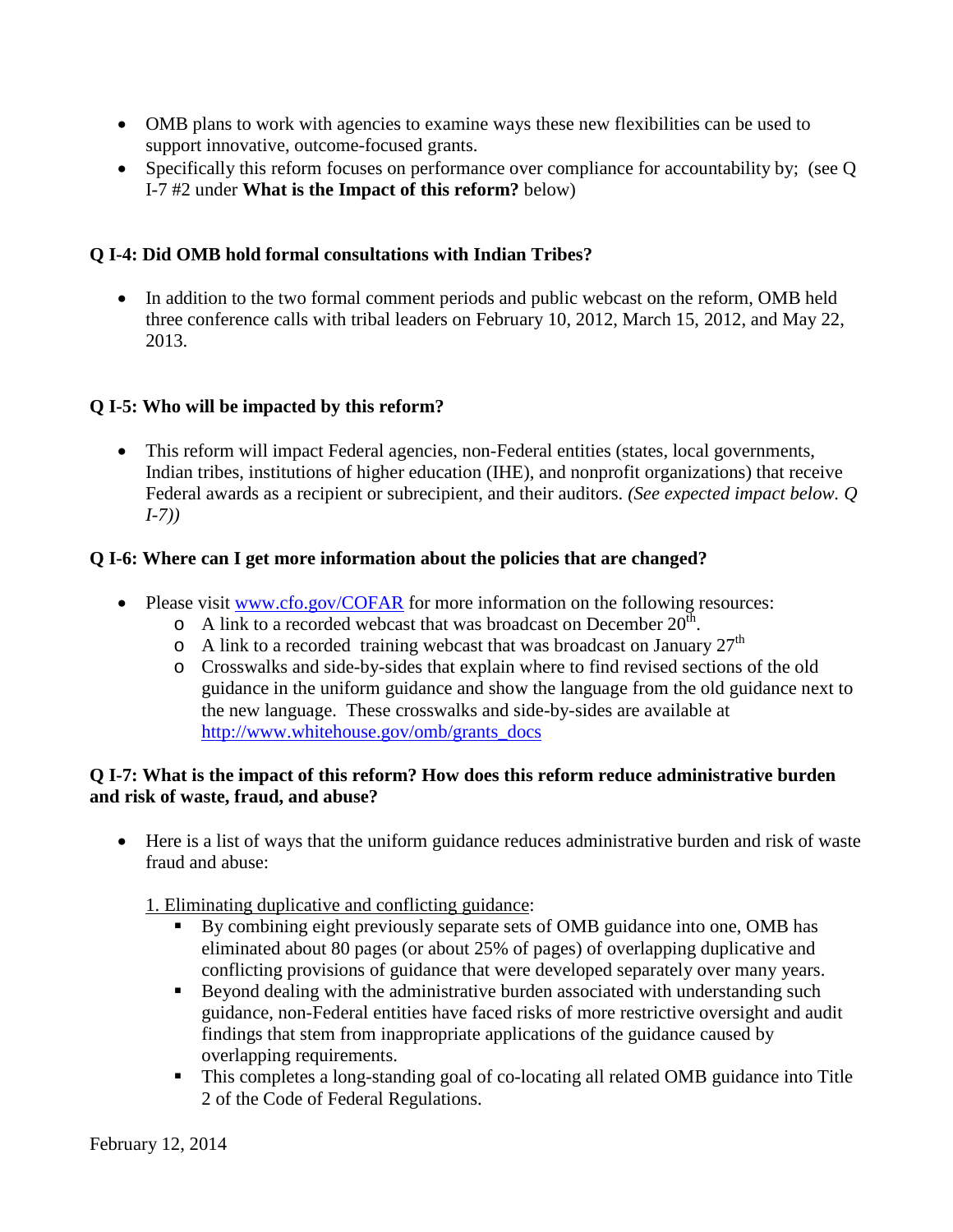2. Focusing on performance over compliance for accountability (linking to the OMB Evidence Agenda):

- By expanding options for fixed amount awards based on meeting performance milestones.
- Set the stage for OMB waivers to approve new strategies for innovative program designs that draw on OMB guidance in M-13-17.
- Streamline reporting requirements for salaries and wages to focus on high standards for internal controls with flexibility for non-Federal entities in how they meet the standards. Also includes flexibilities for entities that have approval to try new approaches based on outcomes or to combine funds from multiple programs.

3. Encouraging efficient use of information technology and shared services:

- Updated provisions account for the efficient use of electronic information, as well as the acquisition and use of the information technology systems and shared services that permeate an effective and modern operating environment.
- These provisions encourage non-Federal entities to, whenever practicable, collect, transmit and store Federal award-related information in open and machine-readable formats in accordance with the May 9, 2013 Executive Order on *Making Open and Machine Readable the New Default for Government Information*.

4. Providing for consistent and transparent treatment of costs:

- Updated policies on indirect cost reduce administrative burden by providing more consistent and transparent treatment governmentwide.
- The provisions set conditions that make transparent agency decisions to use other than approved indirect cost rates, and provide for a *de minimis* indirect cost rate for those non-Federal entities that have never had a rate and for whom existing requirements to negotiate might be a burden that prevents them from receiving assistance at all or implementing it effectively.
- It also clarifies allowable direct charges for administrative expenses and contingency costs.

5. Limiting allowable costs to make the best use of Federal resources:

- Language is strengthened in certain areas such as conferences, morale, relocations, and student activities to appropriately limit allowable costs under Federal awards.
- 6. Setting standard business processes using data definitions:
	- Updated provisions set the stage for Federal agencies to manage Federal awards via standardized business process and use of consistently defined data elements.
	- This will reduce administrative burden on non-Federal entities that must navigate the processes of multiple Federal agencies as they manage information required to implement Federal awards.
- 7. Encouraging non-Federal entities to have family-friendly policies:
	- Provisions in the uniform guidance provide flexibilities that, when implemented by non-Federal entity-wide policy, better allow for employees of non-Federal entities to balance their personal responsibilities while maintaining successful careers contributing to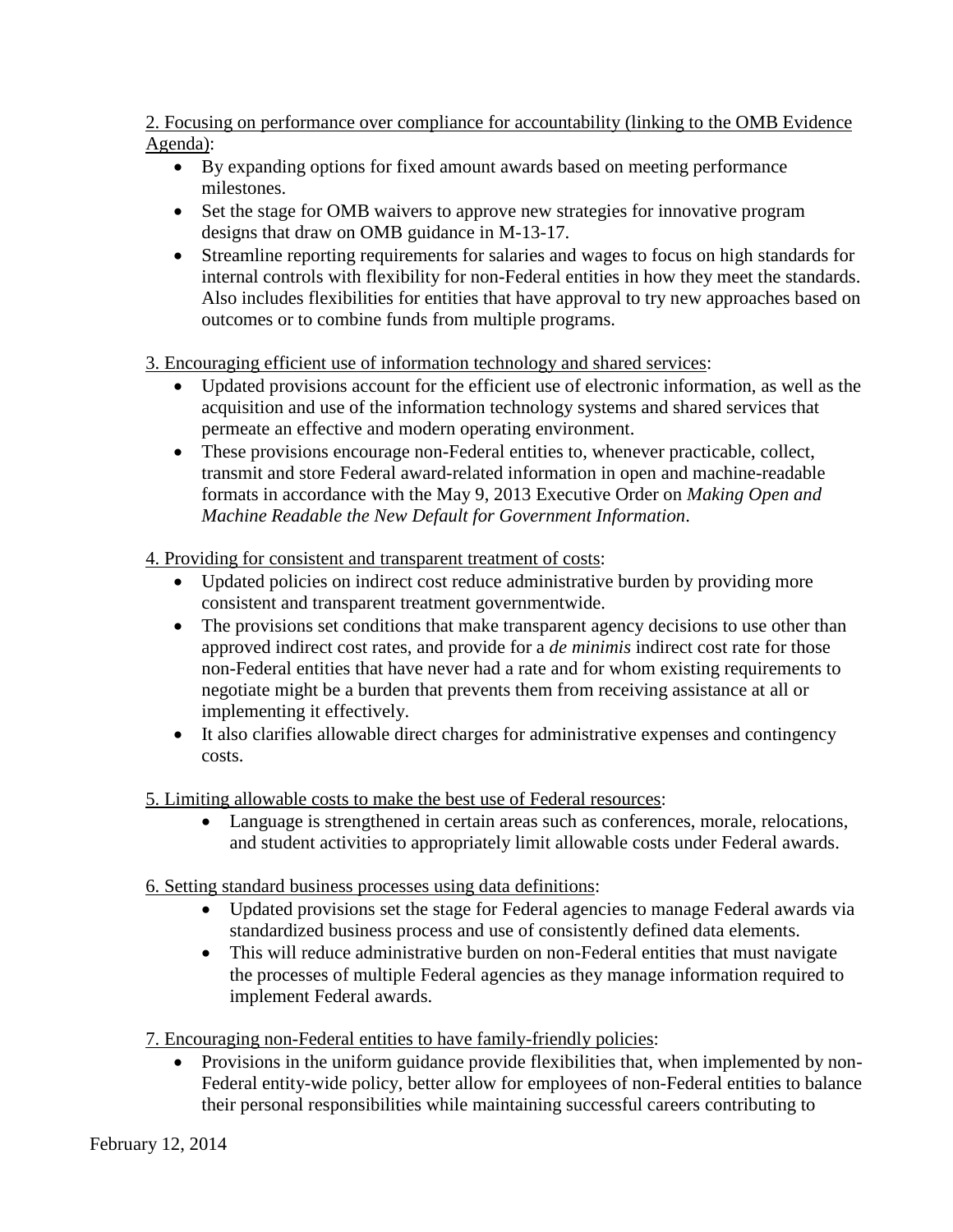Federal awards, resolving an issue that has been identified as one that often prevents women from maintaining careers in science.

- 8. Strengthening oversight:
	- New language requires Federal agencies and pass-through entities to review the risk associated with a potential recipient prior to making an award (including by making better use of available audit information where appropriate).
	- It also requires disclosures of relevant conflict of interest or criminal violations, expressly prohibiting profit, requiring certifications by senior officials of the non-Federal entity, and providing Federal agencies with strong remedies to address situations of non-compliance.

9. Targeting audit requirements on risk of waste, fraud, and abuse:

- The uniform guidance focuses audits where there is greatest risk of waste, fraud, and abuse of taxpayer dollars.
- It strengthens existing requirements for Federal agencies to rely to the extent possible on the work of the Single Audit before initiating additional audits.
- It improves transparency and accountability by making single audit reports available to the public online and encourages Federal agencies to take a more cooperative approach to audit resolution that will more conclusively resolve underlying weaknesses in internal controls.
- Targets Federal oversight resources where the most Federal dollars are at risk by raising the threshold for the single audit requirement from \$500,000 to \$750,000, covering over 99% of the funds currently covered while eliminating the requirement for about 5,000 entities and saving the government about \$250 million per year.

**Q I-8: Why and how did the COFAR reach some of the particular policy recommendations that they did? What are the major differences between the final guidance and the proposed guidance? Can you give us an example of a policy call where the COFAR had to make some tough tradeoffs and share some of the thinking behind the decision?**

- OMB worked with the COFAR to review the many valuable comments on the proposal received from different stakeholders.
- The COFAR recommended improving policies that protect against waste, fraud, and abuse, while reducing unnecessarily burdensome administrative requirements, and so reorients recipients toward achieving program objectives.
- For a complete discussion of the COFAR's policy recommendations, please see the preamble published with the uniform guidance at [https://www.federalregister.gov/articles/2013/12/26/2013-30465/uniform-administrative](https://www.federalregister.gov/articles/2013/12/26/2013-30465/uniform-administrative-requirements-cost-principles-and-audit-requirements-for-federal-awards.)[requirements-cost-principles-and-audit-requirements-for-federal-awards.](https://www.federalregister.gov/articles/2013/12/26/2013-30465/uniform-administrative-requirements-cost-principles-and-audit-requirements-for-federal-awards.)
- The policy outcomes in the uniform guidance reflect recommendations from the COFAR to OMB after considering feedback from all stakeholders.
- The COFAR deliberated carefully on each issue, and recognized that in some cases it was impossible to please everyone.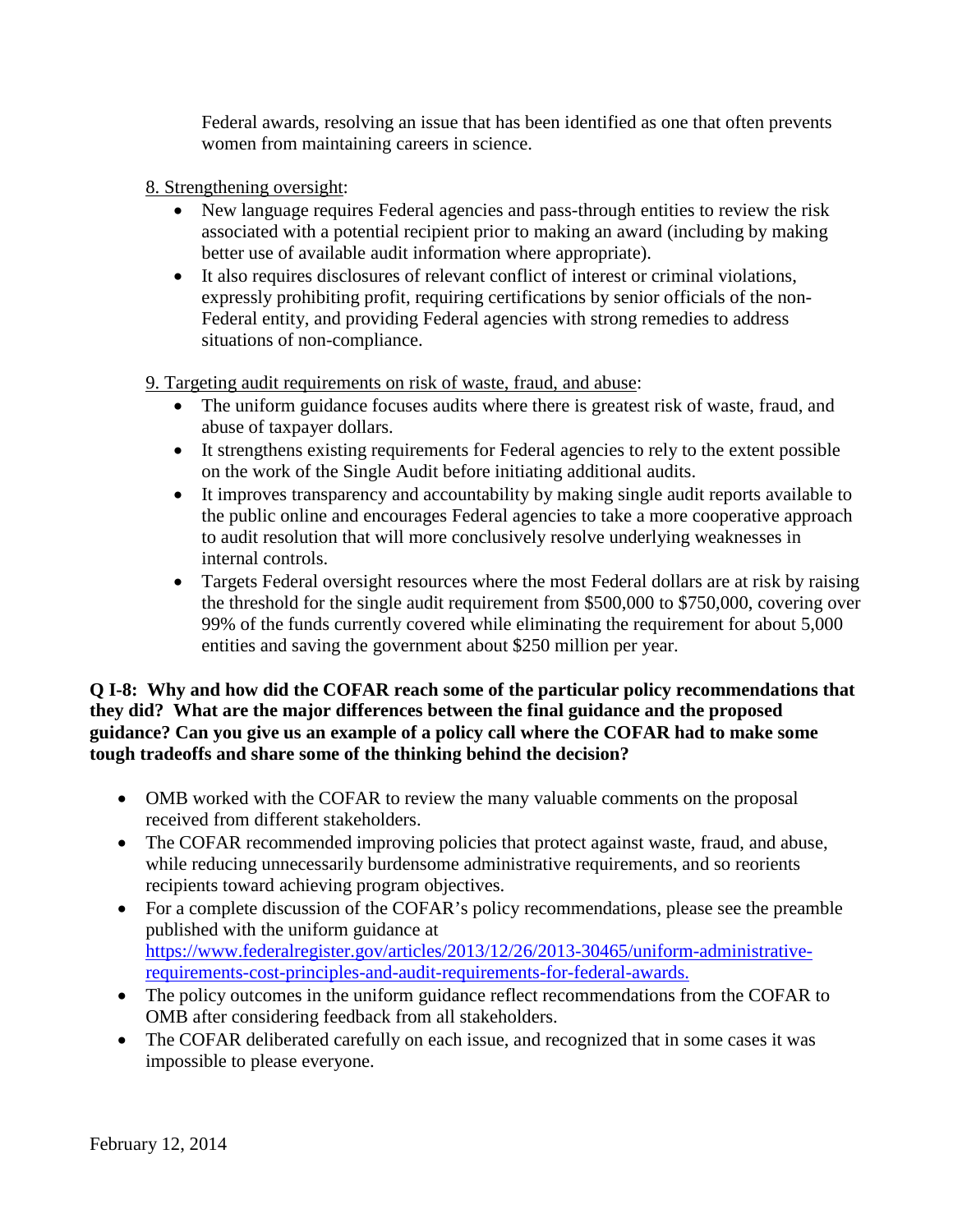- For example, on the single audit threshold, some stakeholders recommended a higher level, while others recommended a lower one, while all stakeholders agreed that the audit threshold was an important piece of the single audit process.
- Single Audits must be viewed both in terms of how they are performed as well as the broader framework of internal controls in place, particularly those governing the relationships between pass-through entities and subrecipients.
- The COFAR recommended the audit threshold be raised to \$750,000 because that is a level that continues to provide coverage for over 99% of the Federal dollars that are currently covered by the Single Audit, while relieving burden for over 5,000 entities and allowing Federal oversight resources to be targeted where the most Federal dollars are at risk.
- The COFAR considered this reform carefully in the context of the other recommended reforms.
- For more details on this and other specific areas of reform, please visit www.cfo.gov/COFAR.

# **Q I-9: What are the other COFAR priorities this year?**

- The COFAR's highest priority this year is facilitating smooth implementation of the uniform guidance.
- For additional information on the COFAR's coming work, please see the presentation available here: [https://cfo.gov/wp-content/uploads/2013/12/2013-12-04-COFAR-Priorities-for-](https://cfo.gov/wp-content/uploads/2013/12/2013-12-04-COFAR-Priorities-for-Principals.pdf)[Principals.pdf](https://cfo.gov/wp-content/uploads/2013/12/2013-12-04-COFAR-Priorities-for-Principals.pdf)
- For further information about all COFAR activities, please visit [www.cfo.gov/COFAR](http://www.cfo.gov/COFAR).

### **Q I-10: Reponses to comments. Beyond the preamble to the Federal Register notice publishing 2 CFR 200 (and the provisions themselves), does OMB plan any further responses to the comments of those who responded to the February 2013 version?**

• The preamble constitutes the COFAR's responses to comments, and this FAQ document will be updated periodically to reflect further COFAR clarifications where needed.

# **II - Effective Date**

### **Q II-1: When does the uniform guidance become effective?**

- The effective date is covered in section 200.110, Effective/applicability date.
- Federal agencies must implement the requirements to be effective by December 26, 2014.
- Subpart F, Audit requirements, will apply to audits of non-Federal entity fiscal years beginning on or after December 26, 2014. The revised audit requirements are not applicable to fiscal years beginning prior to that date.
- Administrative requirements and cost principles will apply to new awards and to additional funding (funding increments) to existing awards made after Dec 26, 2014.
- Existing Federal awards will continue to be governed by the terms and conditions of the Federal award.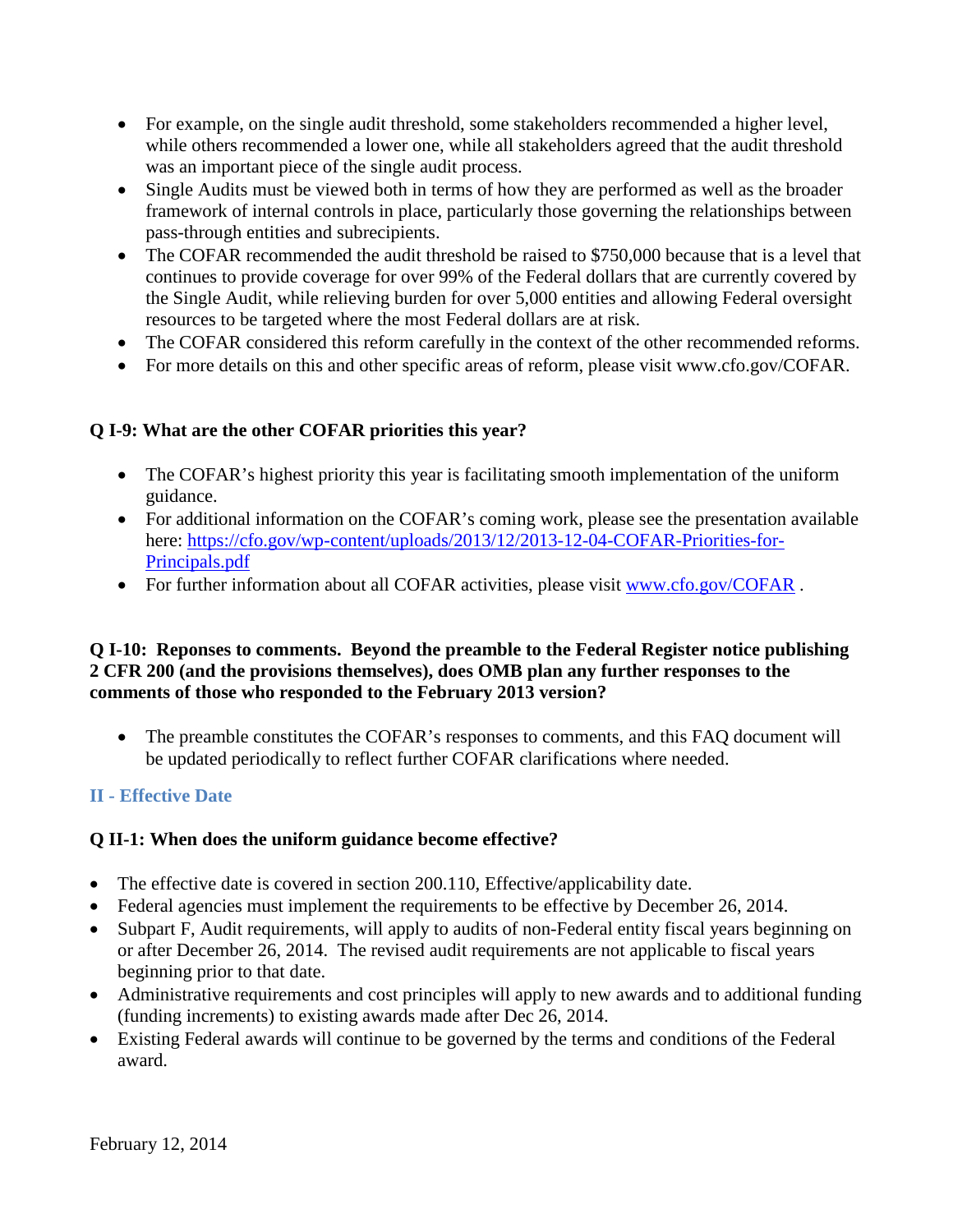### **Q II-2: Will this apply only to awards made after the effective date, or does it apply to awards made earlier?**

- Once the uniform guidance goes into effect for non-Federal entities, it will apply to awards or funding increments after that date. It will not retroactively change the terms and conditions for funds a non-Federal entity has already received.
- We would anticipate that for many of the changes, non-Federal entities with both old and new awards may make changes to their entity-wide policies (for example to payroll or procurement systems). Practically speaking, these changes would impact their existing/older awards. Non-Federal entities wishing to implement entity-wide system changes to comply with the uniform guidance after the effective date of December 26, 2014 will not be penalized for doing so.

#### **Q II-3: Should we continue using 2 CFR 220, 225, and 230 until December 2014, even though these regulations have now been removed from the CFR?**

- The terms and conditions of the Federal award always govern, and even once the uniform guidance goes into effect, Federal agencies will need to ensure that all non-Federal entities have full access to the terms and conditions of Federal awards made prior to the uniform guidance becoming effective.
- The original circulars are also available on the OMB website at [http://www.whitehouse.gov/omb/grants\\_circulars.](http://www.whitehouse.gov/omb/grants_circulars)
- Federal agencies may not impose the uniform guidance prior to the effective date.

# **Q II-4: What are the next steps for the single audit Compliance Supplement and single audit resolution?**

- The COFAR has made a commitment that for the rest of this year, work will focus primarily on initiatives that support smooth implementation of this uniform guidance.
- The 2014 Single Audit Compliance Supplement is the first priority on that list, and the COFAR has begun work to develop a framework for it that delivers on the uniform guidance's goal of further streamlining the types of single audit compliance requirements, and previews the implementation of changes that will go into effect at the end of 2014.
- In developing this framework, OMB will use the same process that it uses in developing the Compliance Supplement itself, which includes outreach to non-Federal stakeholders.
- Our goal is to publish the 2014 Single Audit Compliance supplement in April 2014.
- The 2015 Compliance Supplement is expected to be released in April 2015 and will implement changes to complement the uniform guidance.
- The COFAR is also working to draft best practices around cooperative audit resolution, and to publish a list of links to Federal agency audit resolution policies.
- The Federal Audit Clearinghouse (FAC) is working to develop additional analytical tools to better support audit resolution and provide data for outcome based metrics to allow Federal agencies to track the effectiveness of audit finding follow-up over time.
- The COFAR will be working with the FAC and the auditing profession to explore ways to combine the single audit reporting package (i.e., Schedule of Expenditures of Federal Awards

February 12, 2014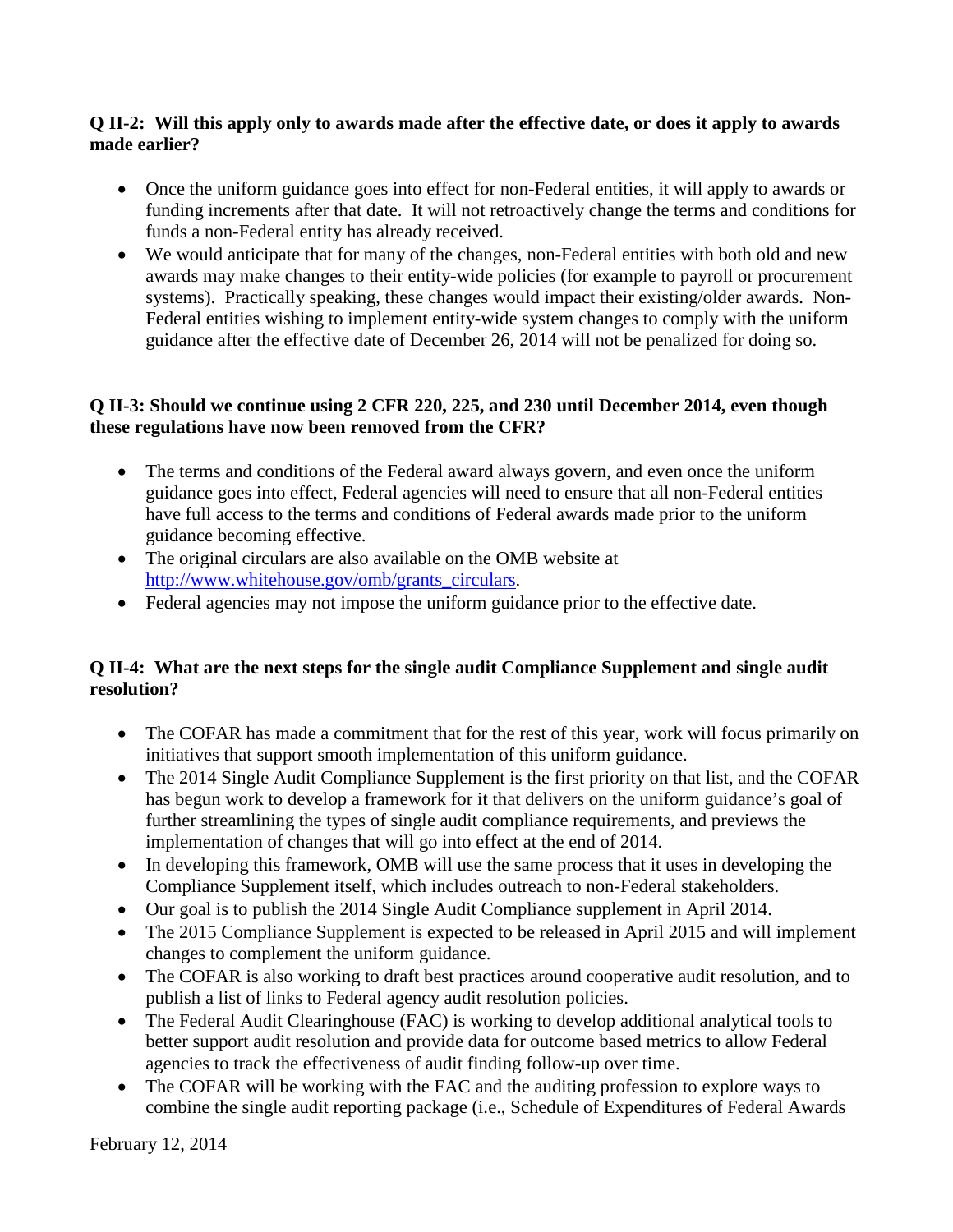and Auditor's Summary) with the reporting to the FAC in the data collection form to reduce duplication and improve the accuracy of FAC data.

• Finally, the COFAR plans to consider how to better coordinate the process of issuing management decision letters governmentwide.

# **III - Administrative Requirements**

#### **Q III-1: What clarification can OMB and COFAR provide regarding changes to the term contractor and the elimination of the term vendor?**

- In existing guidance, the COFAR has found that some confusion results from the fact that OMB Circular A-133 makes a distinction between subrecipients and "vendors" while other circulars describe either subawards or "subcontracts".
- For purposes of this guidance, when a non-Federal entity provides funds from a Federal award to a non-Federal entity, the non-Federal entity receiving these funds may be either be a subrecipient or a contractor. The term contractor is used for purposes of consistency and clarity to replace areas in the previous guidance that referred to vendors, though substantively in the previous guidance, these two terms have always had the same meaning.
- Section 200.330 Subrecipient and Contractor Determinations, as well as section 200.22 Contract and 200.92 Subaward provide guidance on making subrecipient and contractor determinations. This language was largely taken from existing guidance in OMB Circular A-133 on subrecipient and vendor determinations.
- As described in the uniform guidance in the sections noted above, it is the substance of the award that determines how it should be treated, even though the pass-through entity or non-Federal entity receiving the award may call it by a different name.
- So, if a pass-through entity makes an award that it calls a "contract", but which meets the criteria under section 200.330 to be a subaward to a subrecipient, the non-Federal entity must comply with the provisions of the uniform guidance relevant to subawards, regardless of the name used by the pass-through entity to refer to the award agreement.
- Likewise, any Federal awards that meet the criteria under section 200.330 for the non-Federal entity to be considered a contractor, whether the non-Federal entity providing the funds calls it a "vendor agreement" or a "subcontract", the non-Federal entity must comply with the provisions of the uniform guidance relevant to a contractor.

#### **Q III-2: Section 200.309 Period of Performance says that costs are permitted only during the period of performance. Does this mean that the agency regulations will no longer be able to allow no-cost extensions as a normal course of business?**

• No. A Federal agency may allow no-cost extensions of the period of performance.

#### **Q III-3: How does the usage of the term "profit" in §200.400(g) apply, if at all, to awards with or performed by charitable nonprofits?**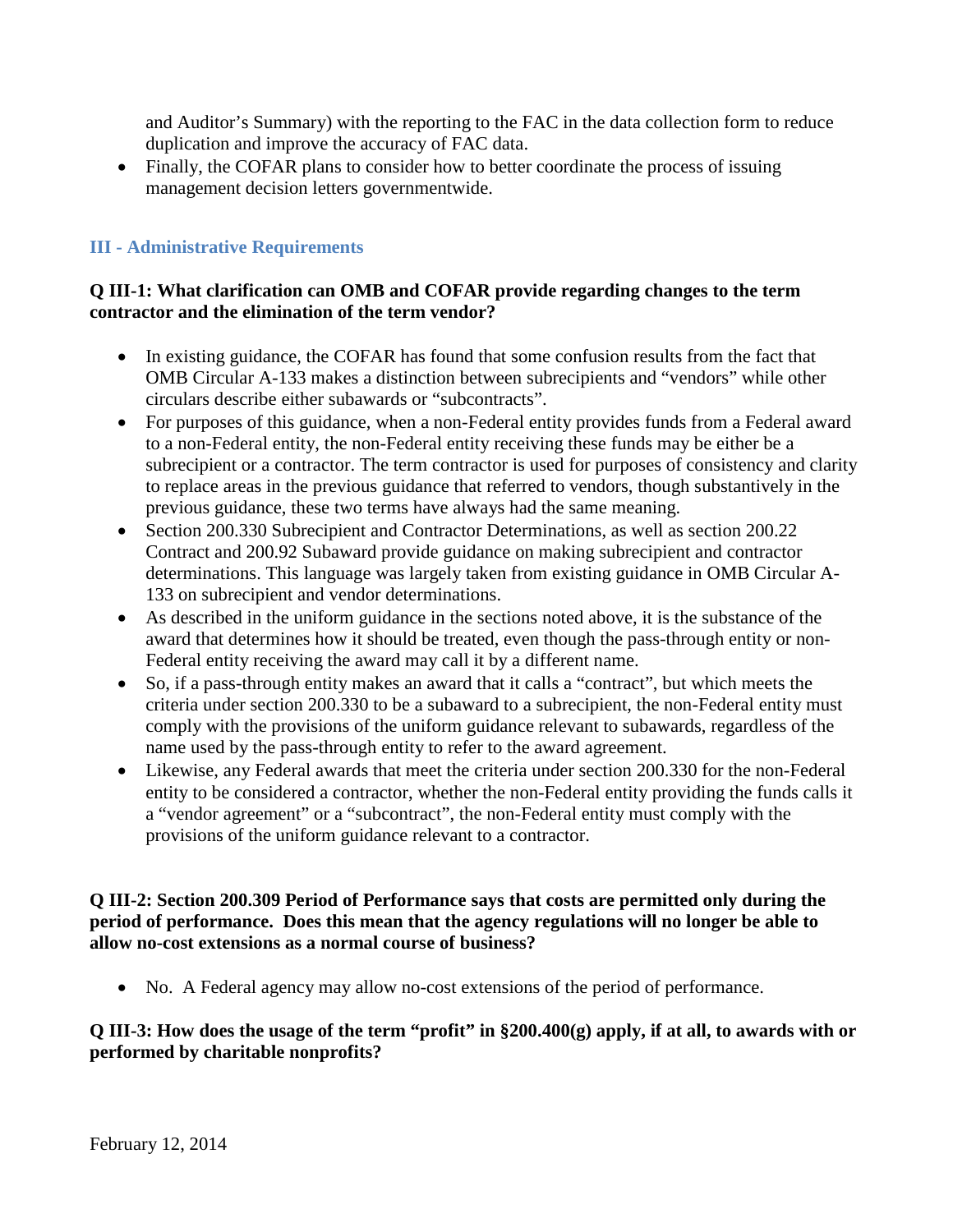- The guidance in section 200.400(g) states that The non-Federal entity may not earn or keep any profit resulting from Federal financial assistance, unless expressly authorized by the terms and conditions of the Federal award (with a reference to §200.307 Program income).
- The guidance in  $200.400(g)$  is intended only to make this long-standing requirement explicit for purposes of accountability and oversight. It has always been true that costs under Federal awards must be reasonable, allocable and allowable. By definition, this has always excluded any additional increment for profit beyond cost.

### **Q III-4: In Section 200.303 Internal Controls, what is the expectation about a non-Federal entity's compliance with the guidance in the Green Book?**

The requirement is that the non-Federal entity must establish and maintain effective internal controls over Federal awards that provide reasonable assurance that awards are being managed in compliance with Federal statutes, regulation and the terms and conditions of the Federal award. The uniform guidance also refers non-Federal entities to the following three documents for best practices:

- "Standards for Internal Control in the Federal Government" (Green Book) issued by the Comptroller General.
- "Internal Control Framework" issued by the Committee on Sponsoring Organizations (COSO)
- Appendix XI, Compliance Supplement Part 6 Internal Control (which currently follows COSO but will consider both the Green Book and COSO in the 2015 update  $(200.514(c)(1))$

While non-Federal entities must have effective internal control, there is no expectation or requirement that the non-Federal entity document or evaluate internal controls prescriptively in accordance with these three documents or that the non-Federal entity or auditor reconcile technical differences between them. They are provided solely to alert the non-Federal entity to source documents for best practices. Non-Federal entities and their auditors will need to exercise judgment in determining the most appropriate and cost effective internal control in a given environment or circumstance to provide reasonable assurance for compliance with Federal program requirements.

# **Q III-5: The word "should" is used throughout section 200. Does it really mean "must"?**

• No. The word "must" is used throughout section 200 to indicate requirements. The word "should" is used to indicate best practices or recommended approaches that the COFAR wanted non-Federal entities to be aware of, but not necessarily required to comply with.

# **Q III-6: In Section 200.54 Indian Tribes were removed from the definition of a state. How will this impact the application process for funds reserved for states? Will tribes no longer qualify?**

• This should have no impact on the application process for funds reserved for states. These definitions are applicable only to this guidance unless specifically indicated otherwise.

# **Q III-7: Does the insertion of "or duplicative" in the first sentence of 200.318(d) mean that universities will have to revert to equipment screening procedures that were eliminated under the Federal Demonstration Project over 20 years ago?**

February 12, 2014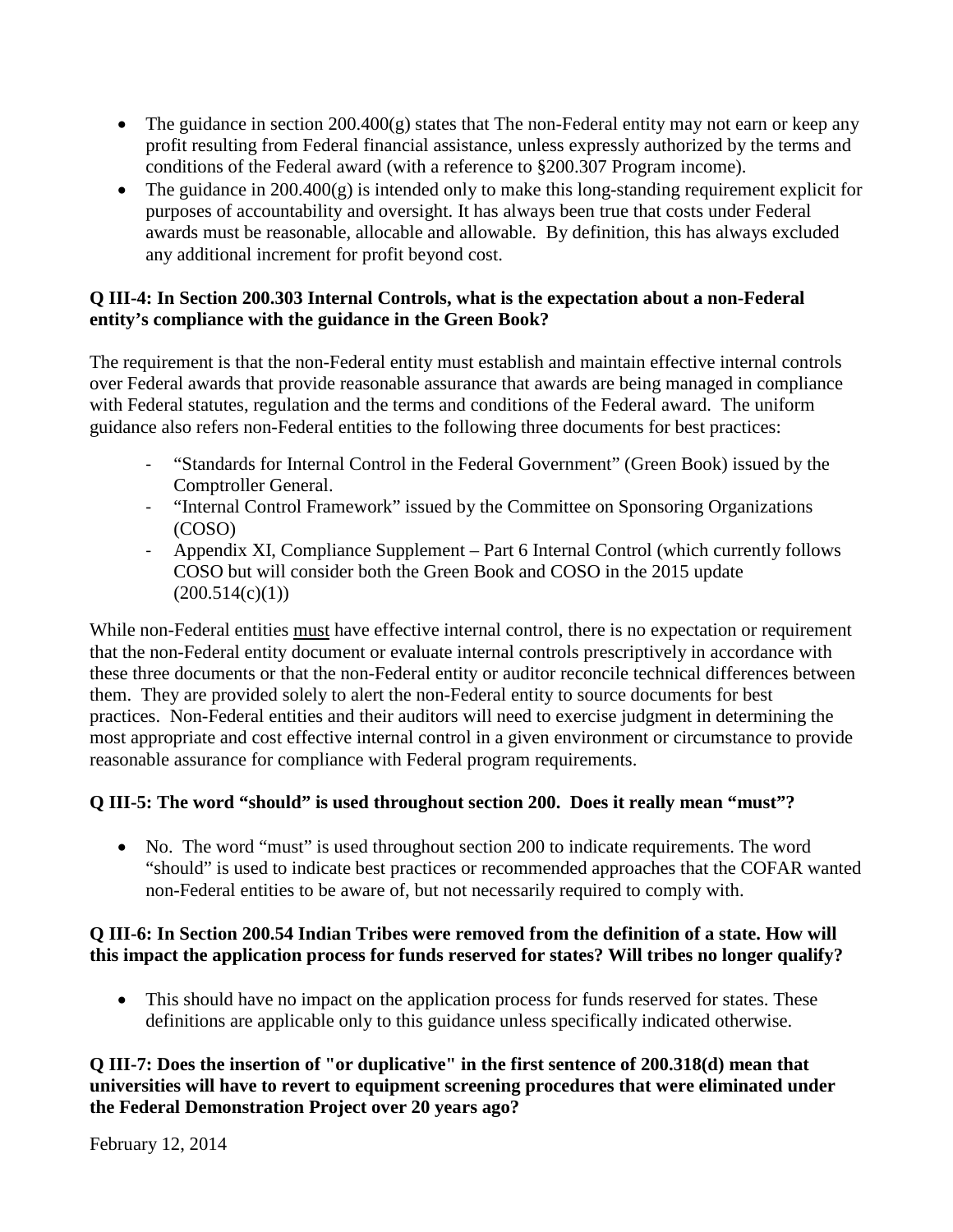- The uniform guidance in section 200.318(d) states that the non-Federal entity's procedures must avoid acquisition of unnecessary or duplicative items. Consideration should be given to consolidating or breaking out procurements to obtain a more economical purchase. Where appropriate, an analysis will be made of lease versus purchase alternatives, and any other appropriate analysis to determine the most economical approach.
- The above language does not require any specific equipment screening procedures.

# **IV - Cost Principles**

**Q IV-1: Per 200.436(c)(3), the acquisition cost of depreciable assets will exclude: "Any portion of the cost of buildings and equipment contributed by or for the non-Federal entity, or where law or agreement prohibits recovery." Is this qualification limited to instances of cost sharing or matching or does it apply more broadly?** 

• Yes, this qualification is limited to instances of cost sharing or matching as described by 200.436(c) above it, from which it follows. 200.436(c) is copied here with emphasis in bold added: "(c) **Depreciation is computed applying the following rules**. The computation of depreciation must be based on the acquisition cost of the assets involved. **For an asset donated to the non-Federal entity by a third party**, its fair market value at the time of the donation must be considered as the acquisition cost. **Such assets** may be depreciated or claimed as matching but not both. **For this purpose, the acquisition cost will exclude**: ..(3) Any portion of the cost of buildings and equipment contributed by or for the non-Federal entity, or where law or agreement prohibits recovery; .."

#### **Q IV-2: Uncommitted cost sharing is not discussed in the new uniform guidance. Is the OMB Clarification of Uncommitted Cost Sharing still in effect?**

• Yes. The OMB Clarification on uncommitted cost sharing is available here: <http://www.whitehouse.gov/sites/default/files/omb/assets/omb/memoranda/m01-06.pdf>

#### **Q IV-3: Can an entity extend their rate for up to 4 years even if it's a really old rate (say 10 years ago)? Can they only extend for 4 years? What about 3 years or 2 years?**

- Uniform guidance in section 200.414 states that any non-Federal entity with a federally negotiated indirect cost rate may apply for a one-time extension for a period of up to 4 years. The extension is subject to the review and approval of the cognizant agency for indirect costs.
- Requests for extensions may be for periods of less than 4 years. The extension period is subject to the review and approval of the cognizant agency for indirect costs.

### **V - Audit Requirements**

**Q V-1: In Section 200.512(b)(2) regarding Report Submission, tribes have the option to opt out of authorizing the Federal Audit Clearinghouse (FAC) to make the reporting package publically available on a Web site. Does this apply to all entities associated with the tribe? For example, would hospitals, clinics, housing authorities, and economic development entities associated with a tribe be permitted to use this option?**